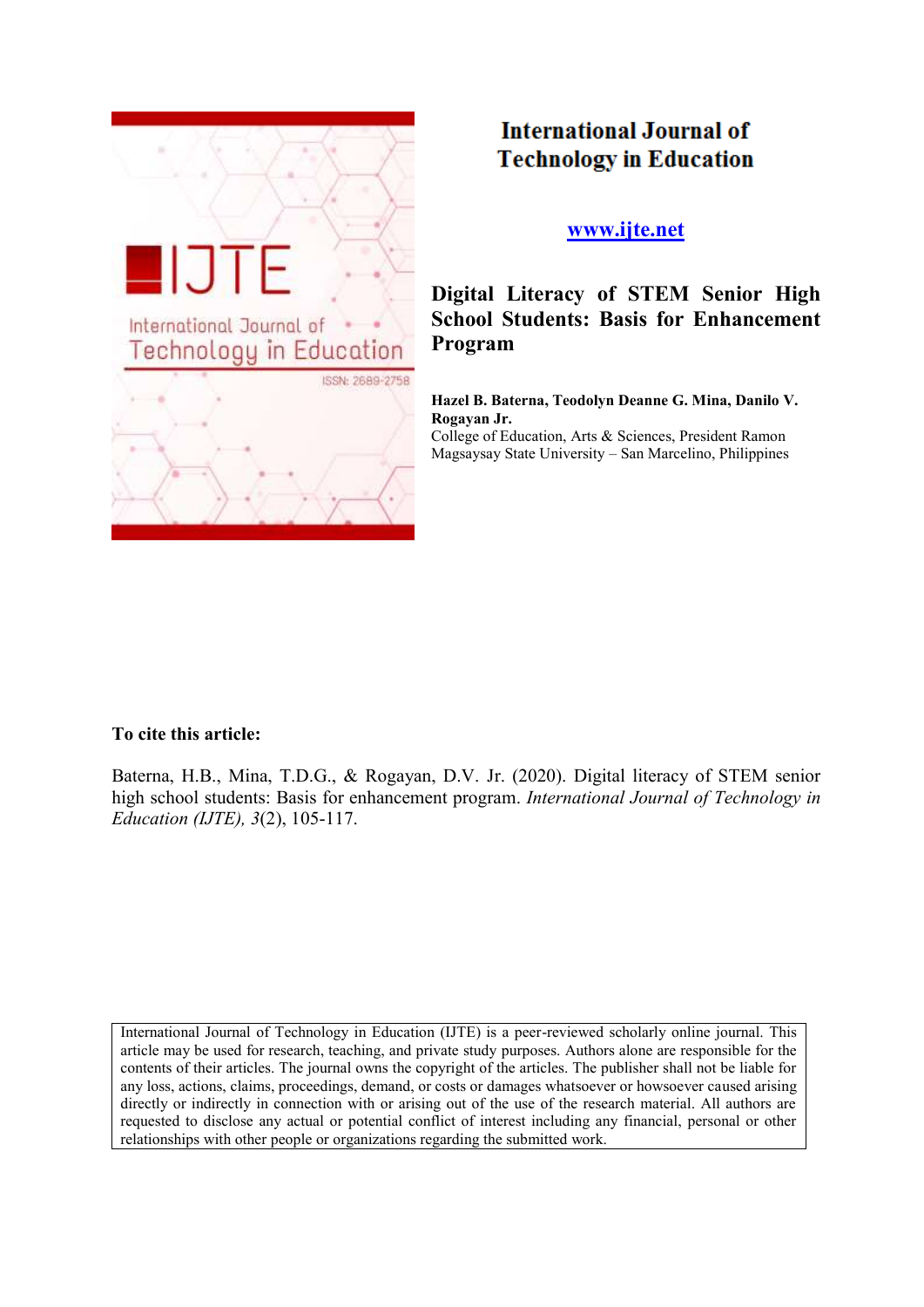

Volume 3, Issue 2, Fall 2020

## **Digital Literacy of STEM Senior High School Students: Basis for Enhancement Program**

**Hazel B. Baterna, Teodolyn Deanne G. Mina, Danilo V. Rogayan Jr.** 

| <b>Article Info</b>                                                                                 | <b>Abstract</b>                                                                                                                                                                                                                                                                                                                                                                                                                                                                                                                                                                                                                                                                                                   |
|-----------------------------------------------------------------------------------------------------|-------------------------------------------------------------------------------------------------------------------------------------------------------------------------------------------------------------------------------------------------------------------------------------------------------------------------------------------------------------------------------------------------------------------------------------------------------------------------------------------------------------------------------------------------------------------------------------------------------------------------------------------------------------------------------------------------------------------|
| <b>Article History</b>                                                                              | Digital literacy promotes students' competitiveness and better opportunity in<br>today's digital world and in the fourth industrial revolution (FIRe). This                                                                                                                                                                                                                                                                                                                                                                                                                                                                                                                                                       |
| Received:<br>29 December 2019                                                                       | descriptive-survey research determined the digital literacy of science,<br>technology, engineering & mathematics (STEM) senior high school students. A                                                                                                                                                                                                                                                                                                                                                                                                                                                                                                                                                            |
| Accepted:<br>21 February 2020                                                                       | total of 130 respondents from two state-owned public high schools in Zambales,<br>Philippines answered the digital literacy survey questionnaire. Results revealed<br>that a typical STEM respondent came from school B, aged between 15-17,<br>female and currently Grade 11. The STEM students are digitally literate to some                                                                                                                                                                                                                                                                                                                                                                                   |
| <b>Keywords</b>                                                                                     | extent in terms of access and evaluation of information; utilization and                                                                                                                                                                                                                                                                                                                                                                                                                                                                                                                                                                                                                                          |
| Digital citizenship<br>Digital literacy<br>Enhancement program<br>Senior high school<br><b>STEM</b> | management of information; media analysis; creation of media products;<br>effective application of technology; and interaction through technology. There is<br>a significant difference in the extent of digital literacy of students when grouped<br>according to sex and grade level. Moderate significant relationship exists across<br>all domains digital literacy. The study recommends the implementation of the<br>proposed digital literacy working group to enhance students' digital proficiency<br>and to equip them with the challenges of the FIRe. Teachers may likewise utilize<br>digital devices and information effectively and responsibly towards developing<br>digitally literate citizens. |

## **Introduction**

Science and technology has a big impact in the society. Without science and technology, the world is a complete mess. People would become well-informed and allow them to make better decisions and choices by being scientifically and technologically literate (Ng, 2013). Through the advent of technology, science has become a very powerful tool in analyzing, exploring and discovering new concepts and ideas relevant in today's generation (Macanas & Rogayan, 2019). The ability to access, process, understand, and create information or media content in the digital environment is known as digital literacy (Hsieh, 2012). The ability to locate and consume, create, and communicate digital content, while simultaneously employing a process of critical evaluation are the practices involved in becoming digitally literate (Spires & Bartlett, 2012). However, despite of being part of the Generation Z, still many students have low digital literacy.

Digital literacy facilitates better learning for the students. Many students, entering in educational settings, make the learning process meaningful by using digital devices in digital environments (Yamada-Rice, 2011; Potter, 2012). Tamoria (2016) pointed out that above all, teachers and school administration have a significant role in preparing the future generation of a rapidly-changing global society. However, failure to handle and manage digital and technological tools may lead students to risks such as believing in fake and invalidated information, and their involvement in other cybercrimes.

At the onset of the fourth industrial revolution (FIRe), Education 4.0 is a model believed to respond to its demands (Hussin, 2018; Morales, 2019; Rogayan, 2019; Rogayan & Albino, 2019). According to Atkinson (2018), Education 4.0 promotes a new learning vision and novel ways of learning that emphasize collaboration of men and machines (also known as cyber-physical system). In addition, FIRe transforms the landscape of educational technology. The continuous changes of knowledge brought new model of education for the future.

With the inception of Education 4.0, students are expected fully by being digitally literate. This is supported by Ministry for Education and Employment (2015) which claimed that claimed that rapid development of technology results to increase of need of digital literate students. The skills to effectively and critically utilize digital technologies, evaluate reliable sources and create useful information are the characteristics of digitally literate citizen. The challenge now is how teachers can facilitate students to better enhance their digital literacy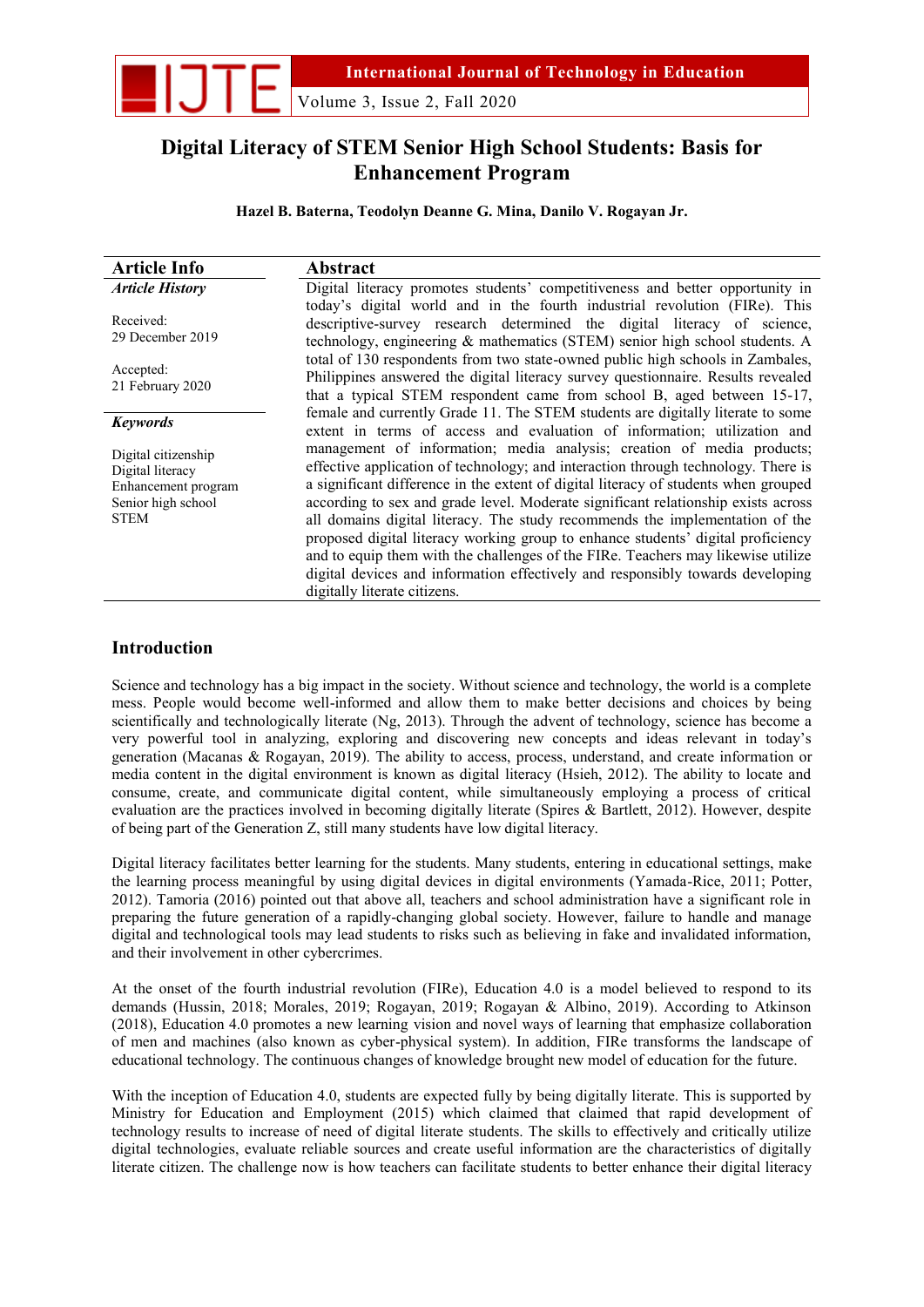which is one of the core skills that they need to possess to brave the challenges of the current education landscape and the FIRe.

In Canada, a research revealed that Canadians have no definite understanding of how to be digitally literate. Moreover, the study determined the skills and competencies needed for the sustainability of digital economy (Media Awareness Network, 2011). The European Commission (2006), on the other hand, recognized digital competence as an essential foundation of life-long learning. They argued that digital literacy is not just about ICT skills, but they need to embrace the analytic, collaborative, artistic way of using new technologies for functional and societal inclusion. Japan is recognized as digitally-wired country; however, the Japanese youth level of digital literacy is left behind other countries. It was evident that the extent of Japanese utilization of ICT in schools has not been progressing compared to those similar industrialized nation (Ministry of Education, Culture, Sports, Science and Technology [MEXT], 2011). According to Spires, and Bartlett [2012], students must be digitally literate citizen. It enables them to select and utilize digital tools that are appropriate for their purposes in an increasingly digital environment. Being digital literate allow students to create, share, and understand meaning and knowledge in a digital environment (Spires & Bartlett, 2012).

In the Philippines, the primary objective of spiral curriculum is to develop the students to become scientifically, technologically, and environmentally literate and innovative members of the community who solves problem critically, environment-friendly, productive and creative citizens, oriented decision makers, and communicate effectively (K to 12 Science Curriculum Guide, 2016). In senior high school under the K to 12 curriculum, Media and Information Literary was included as a part of the core subject under the Communication Learning Area with one semester allocation to further develop students' digital literacy (Commission on Higher Education, 2016). Assessing the students' digital skills is important so that teachers, specifically those teaching in the science, technology, engineering and mathematics (STEM) strand, will be able to develop digitally literate students. Locally, there are only few researches conducted which described Filipino students' digital literacy. This prompted the researchers to conduct an investigation on the extent of digital literacy of STEM senior high school students in two national secondary schools in Zambales, Central Luzon, the Philippines.

## **Literature Review**

According to Ba, Tally & Tsikalas (2002), a broad definition described digital literacy as routine through which students interact and share information using technologies for the betterment of their education, career, and life. As student make their way in the 21st century decade, society become expose to digital culture. New generation learners are entitled to be fit with this kind environment which is new to 20th century learners. It is both a necessity and privilege of citizens to become digital competent in order to be functional (Ferrari, 2012). Due to wide range access to technology, the 21st century learner has the privilege to be called as digitally literate. Every educator must know that digital literacy is important in today's modern world.

As provided by Martin (2008), a broad definition of digital literacy includes ICT, information, media and visual literacy which provide additional inquiry in the digital world. He defines digital literacy as "the ability to access and utilize the electronic infrastructures that make the twenty-first century world possible". In addition, mastery of using this electronic tools is necessary to become successful in digital world. The ability to acquire and use knowledge, strategies, and personal qualities are characteristics of being digitally literate person. It also comprises the personal ability to propose, perform and assess digital activities for the improvement of tasks in life. To become digitally literate, a person must know how to, access and evaluate, utilize and manage, analyze, create and interact using digital resources (Martin, 2008).

In today's society, technology literacy is described as the capability to produce original content, and evaluate technological information to positively affect the life of every person in the community (Hansen, 2005). Technology serves as the primary source of modernization that helps learners to become competence specifically in the pedagogical field. Weber (2005) stated that it is a necessity to be aware about the technological society in order to contribute in creating a better life on the assumption of technology literacy education.

Digital literacy involves the skills in creating and evaluating information wherein it uses technology that utilize the skills in technology literacy. Thus, it works together to enhance student's skills and literacy. In the field of media education, media literacy has been a critical notion of literacy. Media literacy involves reading and writing and presents some imperative challenges in digital technology (Jenkins & Deuze, 2008).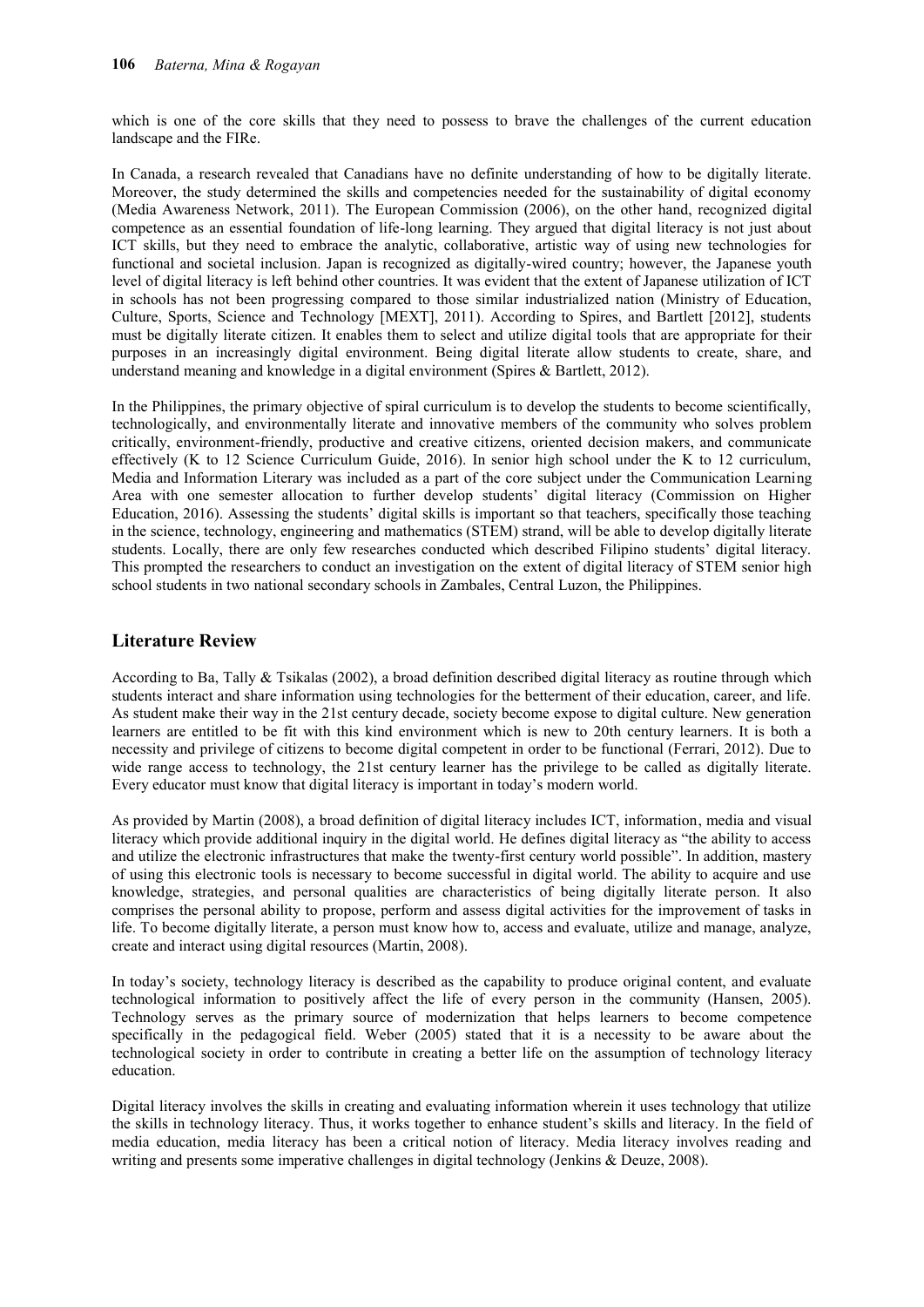In relation with science, digital literacy brings knowledge of natural world through systematic observation and experiments. The scientists develop new technologies, improve scientific knowledge and use technology in all their experiments through science. For the era of information communication technology (ICT) the reformbased practices have become inevitable because of integrating technology and science pedagogy. All over the world, schools have committed to secure computers to improves student development (Windschitl & Sahl, 2002). Cox et al. (2003) argue that teachers use technology as a medium to teach the content of their subject in order for the students to understand it. The most effective way to achieve digital literacy is when in individual or in collaborative activity which apply program on a specific task. Osborne and Hennessy (2001) stated that presenting information with the use of ICT informed a good effect on the student's interest in biological science. This supports the study of Selinger (2004) which made mention of digital literacy as a tool towards better educational quality. Technology does not achieve the task to be supplied to preparation of the educators, but it gives unlimited access to information, which is accessible with less effort due to internet.

#### **Purpose of the Study**

The investigation determined the digital literacy of STEM students. Specifically, it sought answers to the following research questions:

- RQ1: What is the profile of the respondents?
- RQ2: What is the extent of students' digital literacy in terms of access and evaluation of information; utilization and management of information; media analysis; creation of media products; effective application of technology; and interaction through technologies?
- RQ3: Is there a significant difference in the extent of digital literacy of the respondents when grouped according to profile variables?
- RQ4: Is there a significant relationship among the digital literacy variables?
- RQ5: What enhancement program could be proposed based from the results of the study?

### **Method**

#### **Research Design**

The study used a descriptive-survey research design with survey questionnaires as the main instrument in gathering the required data. The present study surveyed the extent of digital literacy of STEM senior high school students. According to Koh and Owen (2000), the most common descriptive research method is the survey, which comprises questionnaires, normative surveys, open-ended surveys, and phone surveys. This implies that through the gathered data analysis, the quantifiable information can be utilized for statistical inference on the target audience. The use of survey design enables the researchers to easily collaborate with diverse respondents in comparatively minimal expenditure, numerous variables can be measured by a single instrument.

#### **Research Respondents**

The respondents of this study were the Grades 11 and 12 senior high school students of two government-owned national school in Zambales, Central Luzon, Philippines. The respondents were chosen through two-tier sampling, stratified and random sampling.

#### **Research Instrument**

The Digital Literacy Survey Questionnaire (DLSQ) developed by the researchers served as the main instrument in gathering data. It is composed of two parts. The first part consists of the demographic profile of the respondents. The profile of the students includes age, sex, school, and grade level. The second part assessed the extent of digital literacy of the students with six domains with five items each, access and evaluation of information ( $\alpha$ =0.602), utilization and management of information ( $\alpha$ =0.618), media analysis ( $\alpha$ =0.735), creation of media products ( $\alpha$ =0.578), effective application of technology ( $\alpha$ =0.690), and interaction through technology  $(\alpha=0.807)$ . The DLSQ had an excellent internal consistency having obtained an overall Cronbach's alpha coefficient of 0.904. The research tool was based from the P21 Partnership for 21st Century Learning (2015) and Digital Competence Framework (Ferrari, 2013). The survey questionnaire was subjected for content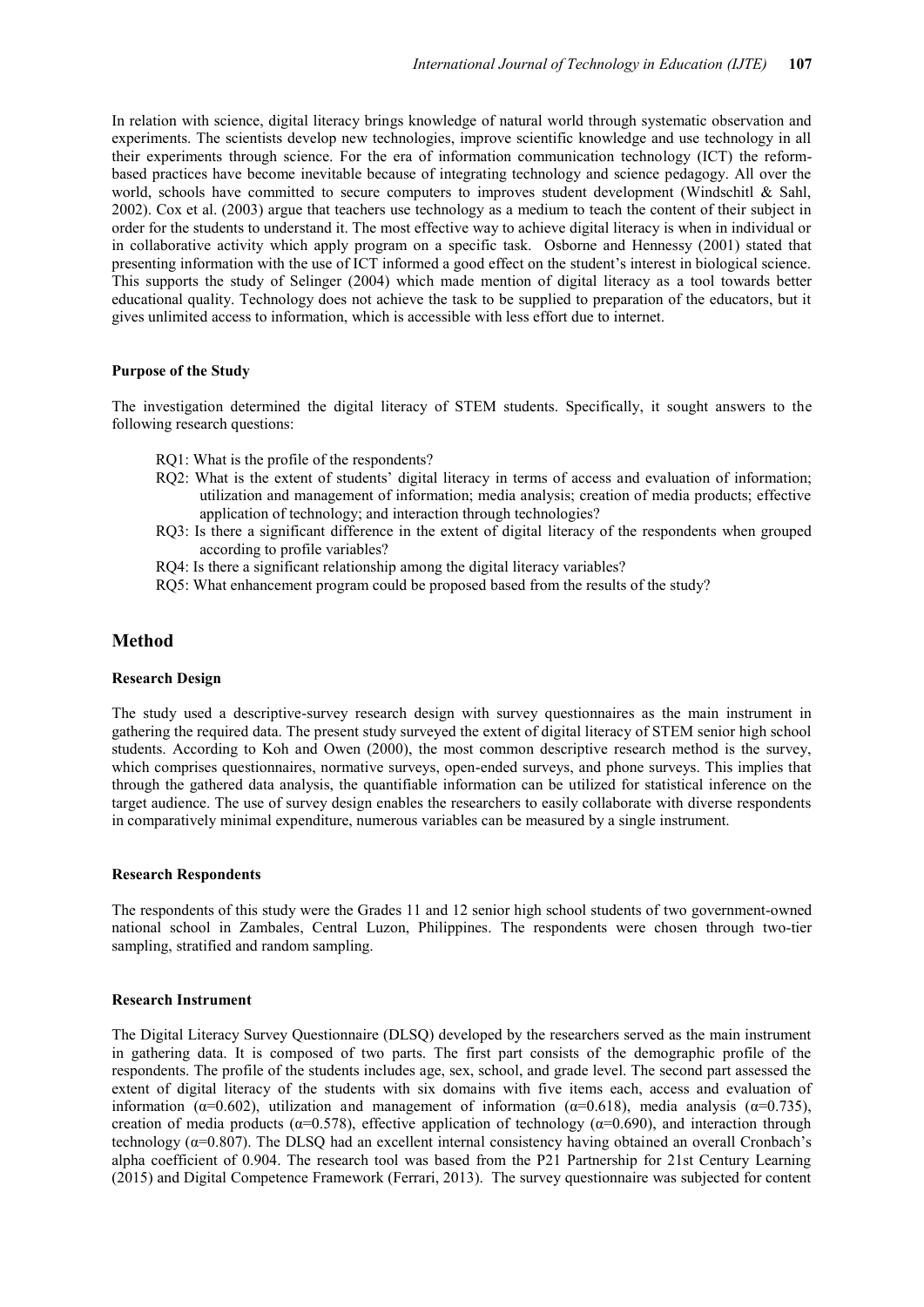and construct validation. Three experts checked the consistency of the items in each variable. A total of 26 nonrespondent STEM students were asked to answer the survey questionnaire for pilot testing. The responses were processed and subjected to reliability test.

Ibanez as cited in Rondaris, Ibañez & Varela (2014) contends that an instrument's score is only interpretable when it possesses a substantial internal consistency and when each item in the instrument measures the same construct as the rest of the items. Therefore, internal consistency correlations are essentially measures of homogeneity, with Cronbach's Alpha, being the most widely used measure. The generally agreed upon lower limit for this type of diagnostic measure to assess the internal consistency of an instrument is 0.70, although it may decrease to 0.60 in exploratory research.

#### **Data Gathering Procedure**

The researchers underwent several phases in order to gather the necessary data for the analysis and interpretation. The researchers initially developed the research instrument. The tool was checked by three experts. They evaluated the content of the Digital Literacy Survey questionnaire and reviewed how items were constructed based on the level of the respondents' understanding. Next in the process, the researchers secured the approval for the conduct of the study. Prior to the day of the conduct of the survey, the researchers secured necessary approval from concerned offices. Thereafter, the researchers underwent the research survey to 130 students.

During the survey process, the researchers guided the students in answering the survey questionnaire. Eventually, the researchers collected and encoded the result of the survey questionnaire given to the respondents. Data retrieval converts the information into electronic format and assigns a numerical value to a response. It helps to analyze the data for the summarization of findings. Lastly, the researchers conducted a random interview to support the data gathered and summarized the key findings, linked with the significance of the study and recommended what actions must be taken as a result of the findings.

#### **Data Analysis and Ethical Considerations**

The study used frequency and percent distribution, weighted mean, standard deviation, analysis of variance (ANOVA) and Pearson r for statistical analysis. Items in the survey instrument followed a four-point Likert scale format. Rating scales were analyzed using the following ranges:  $1.00-1.49 =$  not at all,  $1.50-2.49 =$  little extent,  $2.50-3.49$  = some extent, and  $3.50-4.00$  = great extent.

To establish and safeguard ethics in conducting this research, the researchers firmly observed the following considerations: The students' names were not mentioned in any part of the research. The students were not emotionally or physically harmed just to be a respondent of the study. The respondent was allowed not to be part of the study if he/she opted to. The respondents' identities were coded using numerical values. Proper citation and referencing of literature were done to ensure and promote copyright laws. A communication letter was presented to the principal and teachers to ask approval to gather the needed data on the extent of students' digital literacy. An informed consent and respondents' assent were secured first before they responded to the survey questionnaire.

## **Results and Discussion**

#### **Profile of STEM Senior High School Students**

Table 1 shows the frequency and percent distribution of the respondents' demographics in terms of school, age, sex, and grade level. As shown in the table, most of the respondents were from School B with a total of 80 students (61.54%) while School A comprised a total of 50 students (38.46%). The students aged 15-17 dominated the distribution with a total of 94 (72.31%). Students aged 18-19 had a total number of 34 (26.15%) while aged 20 and above had only 2 (1.15%) students. As shown, there were more females (79 or 60.77%) compared to males (51 39.23%). Out of 130 student-respondents, 81 (62.32%) were Grade 11 while 49 (37.69%) were grade 12.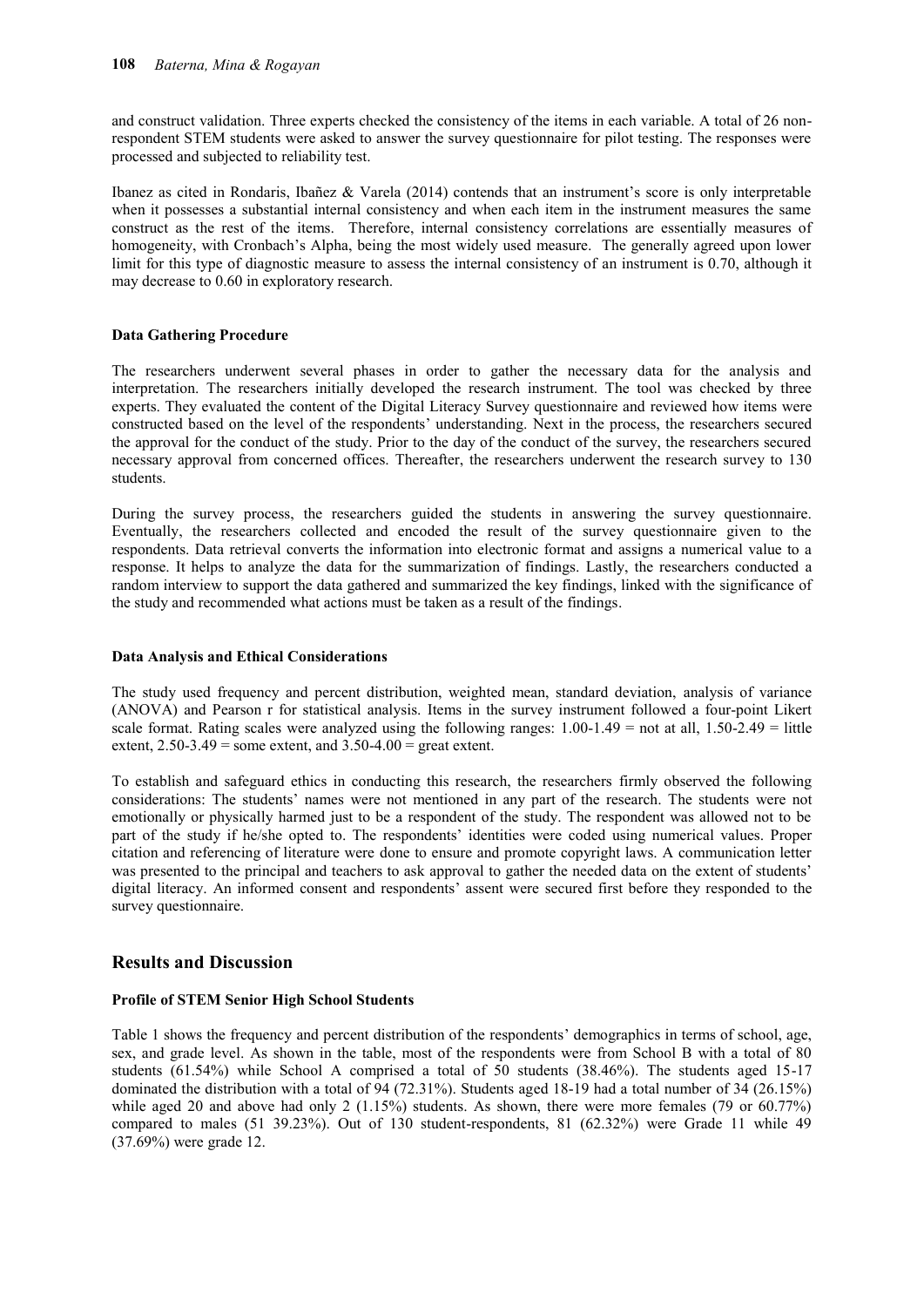| Profile     | <b>Categories</b> | Frequency | Percent |
|-------------|-------------------|-----------|---------|
| School      | A                 | 50        | 38.46   |
|             | В                 | 80        | 61.54   |
| Age         | 15-17             | 94        | 72.31   |
|             | 18-19             | 34        | 26.15   |
|             | 20-above          | 2         | 1.54    |
| <b>Sex</b>  | Male              | 51        | 39.23   |
|             | Female            | 79        | 60.77   |
| Grade level | 11                | 81        | 62.31   |
|             | 12                | 49        | 37.69   |

Table 1. Demographic Profile of the Respondents

## **Digital Literacy of STEM Students**

Table 2 presents the extent of digital literacy of the STEM students in terms of six domains.

| Table 2. STEM Students' Extent of Digital Literacy |       |      |           |      |  |  |  |  |  |
|----------------------------------------------------|-------|------|-----------|------|--|--|--|--|--|
| <b>Domains</b>                                     | M     | SD   | VD        | Rank |  |  |  |  |  |
| Access and Evaluation of Information               | 3.23  | 0.44 | SЕ        | 4    |  |  |  |  |  |
| Utilization and Management of Information          | 3.15  | 0.53 | <b>SE</b> | 5.5  |  |  |  |  |  |
| Media Analysis                                     | 3 2 4 | 0.51 | <b>SE</b> |      |  |  |  |  |  |
| Creation of Media Product                          | 3.15  | 0.50 | <b>SE</b> | 5.5  |  |  |  |  |  |
| <b>Effective Application of Technology</b>         | 3.48  | 0.44 | <b>SE</b> |      |  |  |  |  |  |
| Interaction through Technology                     | 3.36  | 0.48 | <b>SE</b> |      |  |  |  |  |  |
| Overall<br>---                                     | 3.27  | 0.48 | <b>SE</b> |      |  |  |  |  |  |

 *\*M=Mean; SD-Standard Deviation; VD-Verbal Description; SE-Some Extent* 

#### *Access and Evaluation of Information*

STEM students are literate to some extent in terms of access and evaluation of information with an overall mean of 3.21 (SD=0.44). They understand to some extent about protecting their own devices (cellular phone, laptop, etc.) and understanding online risks and threats. This implies that students could moderately identify the unnecessary things that may cause malware to their digital devices. Meanwhile, the student-respondents gained the lowest mean in the indicator, access science information in credible website sources. This means that students could spread science related information minimally. Based from the interview among the selected respondents, they indicated access and evaluation of information as one of their practices as a responsible digital citizen. One respondent shared that he is alert and active at all times especially when encountering suspicious messages, links, pop-up windows, and other sites to prevent computer from being infected from malicious software. Another respondent mentioned that as a responsible digital citizen, if there is malware during computer laboratory, he always informs the teacher so that any problems can be addressed right away.

In addition, one of the respondents shared that he practices responsible digital citizen through the access of science information in credible website sources. Furthermore, one of the respondents mentioned that he has always been responsible in evaluating scientific information critically and competently. These signify that they can verify if the given information was useful. This supports the study conducted by Ministry for Education and Employment (2015) which stated that digitally literate person can utilize digital devices strategically to evaluate information and use the internet to accomplish academic, professional and personal goal.

#### *Utilization and Management of Information*

STEM students are digitally literate to some extent in terms of utilization and management of information as shown in an overall mean of 3.15 (SD= 0.53). The respondents use to some extent information accurately and creatively for the current issues and problems in science. This connotes that students can fairly use the given information accurately and creatively with the understanding of the ethical and legal issues. On the other hand, the respondents are literate to some extent in manipulating and storing scientific information and content for easier retrieval. This implies that students have moderate manipulation and retrieval of science related information.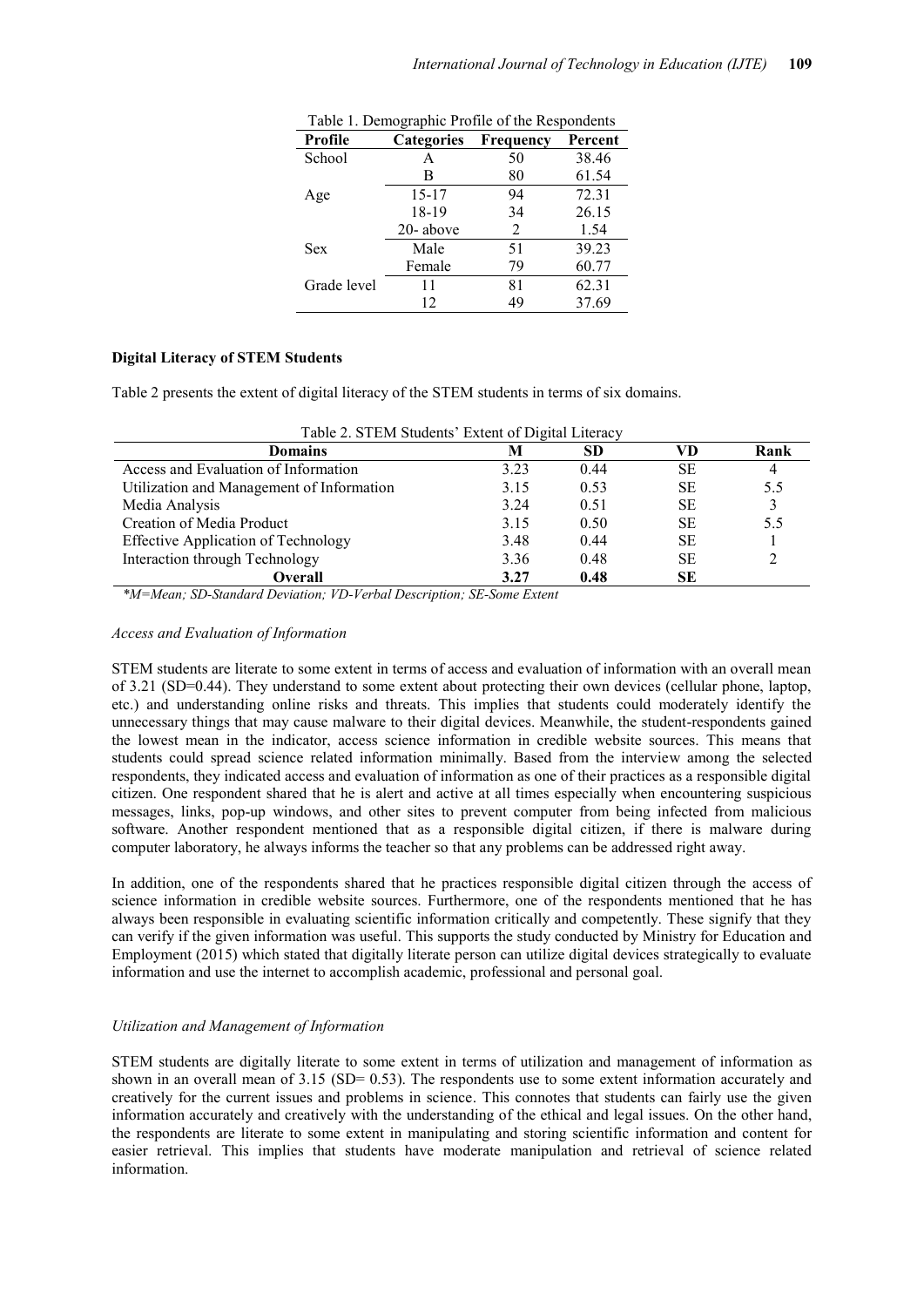Response from the interview indicated that students utilize and manage the information. Two among the respondents said that they practice responsible digital citizenship by searching for information with reliable sources which shows that they manage the flow of scientific information from a wide variety of sources. Another respondent mention that he practices being responsible digital citizen in terms of science through comparing things which are scientifically proven by other scientists.

This denotes that he can use and store scientific information. It supports the study of Spires & Bartlett (2012) which they stated that, digital literacy enables them to select and utilize digital tools that are appropriate for their purposes in an increasingly digital environment. Digital literacy enables students to create, share, and understand meaning and knowledge" in a digital environment as a wide-range set of practices.

#### *Media Analysis*

The STEM students are literate to some extent in the domain of media analysis with an overall mean of 3.24 (SD=0.51). They have moderate literacy in terms of examining how media can influence beliefs and behaviors regarding issues in science and technology. This suggests that students can be highly influenced by the media in terms of how they think and how they behave in relation in science and technology. They also have literacy to some extent on applying a fundamental understanding of the ethical and legal issues surrounding media analysis. This indicates that students have moderate level of content analysis and cannot address the intellectual property of the information.

Data from the interview revealed that media analysis is being practiced by the respondents. One of the respondents quoted "think before you click". This is parallel with the response of other respondents stated that "be responsible in what you say" which supports the statement of the two respondents. This signify that they analyze, examine and apply a fundamental understanding of the ethical and legal issues surrounding media analysis. In the same vein, the European Commission (2006) recognized digital competence as an essential foundation of life-long learning. They averred that digital literacy is not just about ICT skills, but they need to embrace the analytic, collaborative, artistic use of new technologies for functional and societal inclusion.

#### *Creation of Media Products*

As gleaned on the table, STEM students possess to some extent literacy in terms of creation of media products with an overall mean of 3.15 (SD= 0.50). Specifically, the students have digital literacy to some extent in creative expression of digital media and technologies. This signifies that students can create and utilize the most appropriate digital tools for scientific reports and projects. They can modify, refine and mash-up to some extent existing resources to create new, original and relevant content and knowledge in science. This connotes that students have a moderate level in terms of utilization and creation of science related content.

Based from the interview, some of the respondents indicated creation of media products as one of their practices as responsible digital citizens. One respondent stated that he practices responsible digital citizenship by utilizing digital devices as a means in conducting a research. This implies that he can modify, refine and mash-up existing resources to create new, original and relevant content and knowledge in science. This supports the study of Hsieh (2012) which stated that the ability to access, process, understands, and creates information or media content in the digital environment was called digital literacy.

#### *Effective Application of Technology*

The STEM students possess literacy to some extent in terms of effective application of technology with an overall mean of 3.48 (SD=0.44). The respondents attained the highest literacy in the use technology as a tool to research, organize, evaluate and communicate information in science. This suggests that students can highly use technology to process science information for the benefits of diverse society. The respondents are literate to some extent in terms of using technologies and media for teamwork, collaborative processes and coconstruction and co-creation of resources, knowledge and content in science This connotes that students can moderately interact when it comes with the collaborative process involving technology.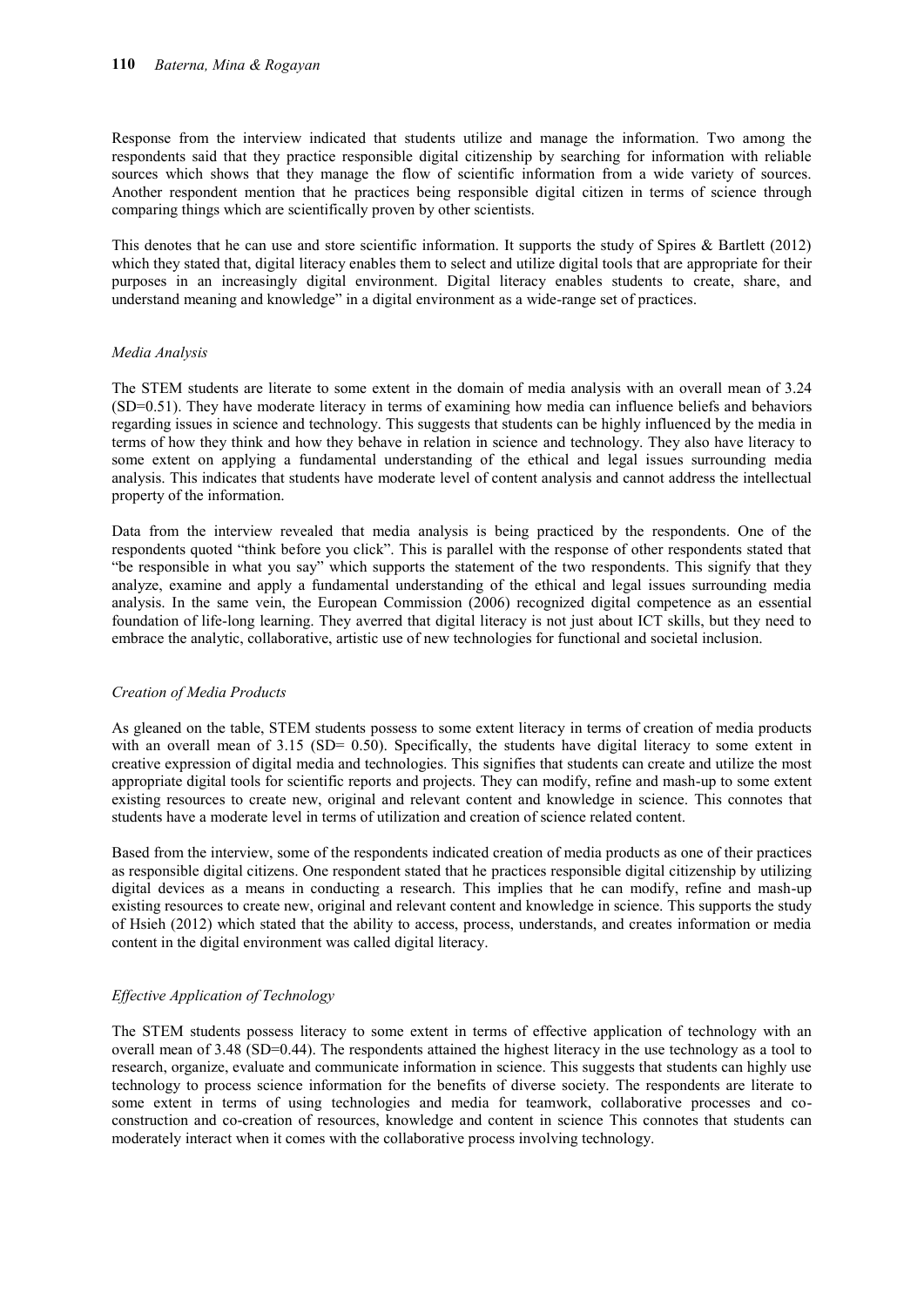Several respondents shared that they practice responsible digital citizenship by applying what they have learned. This implies that students can apply a fundamental understanding of the ethical and legal issues. Another respondent stated "a citizen must know how to protect its privacy" which connotes that he is aware of cultural diversity aspects he can protect self and others from possible online dangers (e.g. cyber bullying, cybersex, etc.). This supports the study of Hansen (2005) which described that technology literacy is the abilities to evaluate technological information to positively affect the life of every person in the community (Hansen, 2005). Technology serves as the primary source of modernization that helps learners to become competence specifically in the pedagogical field (Weber, 2005).

#### *Interaction through Technologies*

The STEM students are digitally literate to some extent in terms of effective application of technology with an overall mean of 3.36 (SD=0.48). Students apply to some extent a fundamental understanding of the ethical and legal issues surrounding the effective application of technologies. This shows that students can use technology as a means to create new scientific information to be utilized by the digital society. They are also aware of cultural diversity aspects and are able to protect self and others from possible online dangers (e.g. cyber bullying, cybersex, etc.). Thus connotes that students are quite aware in the diverse culture and they cannot use digital technologies effectively.

Furthermore, several respondents shared in an interview that the interaction through technology is a means of being digitally literate citizen. One respondent stated that she always cites the source of information as a responsible scholar by giving credits to the author. This implies that she knows about proper citation of articles and to connect new ideas into a current scientific body of information. Another respondent mentioned that media devices like computer, laptops, cellphone, tablets are useful in educating and learning. This suggests that she can utilize various digital devices and applications. This is aligned with the study of Xie (2008) which stated that information retrieval is a collaborative process, consisting of dynamic interplay between IR systems and users.

#### **Difference in the Respondents' Extent of Digital Literacy as to Profile Variables**

Table 3 shows the difference in the respondents' extent of digital literacy based on the domains when grouped according to school.

| Domain                                            | <b>School</b>                | М    | <b>SD</b> | t-value | df  | p-value | <b>Decision</b>          |
|---------------------------------------------------|------------------------------|------|-----------|---------|-----|---------|--------------------------|
| Access of Information                             | A                            | 3.20 | 0.45      | 0.576   | 128 | 0.566   | Accept $H_0$             |
|                                                   | B                            | 3.25 | 0.44      |         |     |         |                          |
| Utilization of Information                        | A                            | 3.04 | 0.62      | 1.817   | 128 | 0.072   | Accept $H_0$             |
|                                                   | B                            | 3.22 | 0.45      |         |     |         |                          |
| Media Analysis                                    | A                            | 3.17 | 0.46      | 1.282   | 128 | 0.202   | Accept $H_0$             |
|                                                   | B                            | 3.29 | 0.54      |         |     |         |                          |
| Creation of Product                               | A                            | 3.07 | 0.51      | 1.498   | 128 | 0.137   | Accept $H_0$             |
|                                                   | B                            | 3.20 | 0.49      |         |     |         |                          |
| Application of Technology                         | A                            | 3.42 | 0.52      | 1.294   | 128 | 0.198   | Accept $H_0$             |
|                                                   | B                            | 3.52 | 0.38      |         |     |         |                          |
| Interaction through Technology                    | A                            | 3.26 | 0.52      | 1.828   | 128 | 0.070   | Accept $H_0$             |
|                                                   | B                            | 3.42 | 0.45      |         |     |         |                          |
| <i>Note:</i> $N_{\text{School A=50 School B=80}}$ | * Significant at $p < 0.050$ |      |           |         |     |         | *equal variances assumed |

Table 3. Independent Samples t-test for the Extent of Digital Literacy of STEM Senior High School by School

As shown on the table, there are no significant differences in the extent of digital literacy across all domains when grouped according to school. However, it is evident that School B gained higher means scores compared to School A. Both of the schools are government-owned secondary schools in Zambales, Philippines.

Table 4 shows the difference in the respondents' extent of digital literacy based on the domains when grouped according to age. A one-way analysis of variance between groups was conducted to explore the extent of digital literacy of STEM senior high school students. There are no significant differences in the extent of digital literacy across all domains when grouped according to age.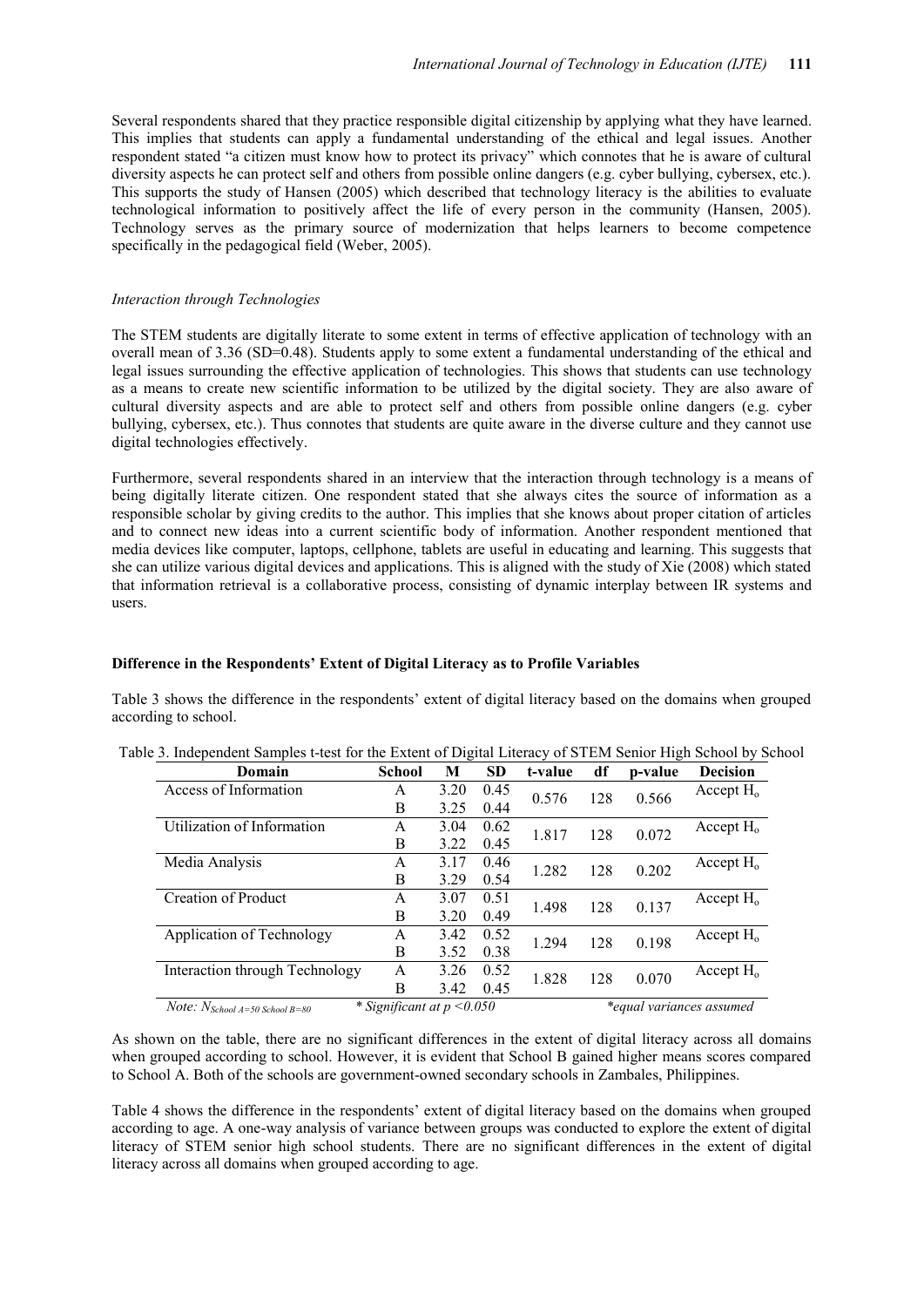| Domain                         | SS     | df             | MS    | F     | p-value | <b>Decision</b>          |
|--------------------------------|--------|----------------|-------|-------|---------|--------------------------|
| Access of Information          |        |                |       |       |         |                          |
| <b>Between Groups</b>          | 0.309  | $\overline{2}$ | 0.155 | 0.790 | 0.456   | Accept $H_0$             |
| Within Groups                  | 24.875 | 127            | 0.196 |       |         |                          |
| Total                          | 25.184 | 129            |       |       |         |                          |
| Utilization of Information     |        |                |       |       |         |                          |
| <b>Between Groups</b>          | 0.150  | 2              | 0.075 | 0.266 | 0.767   | Accept $H_0$             |
| Within Groups                  | 35.635 | 127            | 0.281 |       |         |                          |
| Total                          | 35.785 | 129            |       |       |         |                          |
| Media Analysis                 |        |                |       |       |         |                          |
| <b>Between Groups</b>          | 1.131  | $\overline{2}$ | 0.565 | 2.199 | 0.115   | Accept $H_0$             |
| Within Groups                  | 32.651 | 127            | 0.257 |       |         |                          |
| Total                          | 33.781 | 129            |       |       |         |                          |
| <b>Creation of Product</b>     |        |                |       |       |         |                          |
| <b>Between Groups</b>          | 0.257  | $\mathfrak{D}$ | 0.128 | 0.509 | 0.603   | Accept $H_0$             |
| Within Groups                  | 32.068 | 127            | 0.253 |       |         |                          |
| Total                          | 32.325 | 129            |       |       |         |                          |
| Application of Technology      |        |                |       |       |         |                          |
| <b>Between Groups</b>          | 0.390  | $\overline{2}$ | 0.195 | 1.004 | 0.369   | Accept $H_0$             |
| Within Groups                  | 24.633 | 127            | 0.194 |       |         |                          |
| Total                          | 25.023 | 129            |       |       |         |                          |
| Interaction through Technology |        |                |       |       |         |                          |
| <b>Between Groups</b>          | 0.177  | 2              | 0.089 | 0.377 | 0.687   | Accept $H_0$             |
| Within Groups                  | 29.822 | 127            | 0.235 |       |         |                          |
| Total                          | 29.999 | 129            |       |       |         |                          |
| *Significant at $p < 0.050$    |        |                |       |       |         | *equal variances assumed |

Table 4. One-Way Analysis of Variance of the Respondents' Extent of Digital Literacy by Age

The computed p-value for access (0.456); utilization (0.767); analysis (0.115); creation (0.603); application  $(0.369)$  and interaction  $(0.687)$  are higher than (>) 0.05 level of significance, thus the null hypothesis is accepted. Hence, there were no statistically significant differences at the 0.05 level of significance in the digital literacy mean scores of the respondents. There is no sufficient evidence to show statistically significant differences in the respondents' digital literacy rating in the program relevance by age.

Table 5 shows the difference in the respondents' extent of digital literacy based on the domains when grouped according to sex.

| Domain                         | <b>Sex</b>               | M    | <b>SD</b> | t-value | df  | p-value                    | <b>Decision/Interpretation</b> |
|--------------------------------|--------------------------|------|-----------|---------|-----|----------------------------|--------------------------------|
| Access of Information          | Male                     | 3.38 | 0.33      | 3.268   | 128 | $0.001*$                   | Reject $H_0$                   |
|                                | Female                   | 3.13 | 0.48      |         |     |                            |                                |
| Utilization of Information     | Male                     | 3.25 | 0.45      | 1.785   | 128 | 0.077                      | Accept $H_0$                   |
|                                | Female                   | 3.08 | 0.57      |         |     |                            |                                |
| Media Analysis                 | Male                     | 3.28 | 0.48      | 0.674   | 128 | 0.501                      | Accept $H_0$                   |
|                                | Female                   | 3.22 | 0.53      |         |     |                            |                                |
| <b>Creation of Product</b>     | Male                     | 3.29 | 0.45      | 2.531   | 128 | $0.013*$                   | Reject $H_0$                   |
|                                | Female                   | 3.06 | 0.51      |         |     |                            |                                |
| Application of Technology      | Male                     | 3.56 | 0.38      | 1.711   | 128 | 0.090                      | Accept $H_0$                   |
|                                | Female                   | 3.43 | 0.47      |         |     |                            |                                |
| Interaction through Technology | Male                     | 3.39 | 0.44      | 0.593   | 128 | 0.554                      | Accept $H_0$                   |
|                                | Female                   | 3.34 | 0.51      |         |     |                            |                                |
| $Note: N_{Male=51 Female=79}$  | *equal variances assumed |      |           |         |     | *Significant at $p < 0.05$ |                                |

Table 5. Independent Samples t-test for the Extent of Digital Literacy of STEM Senior High School by Sex

As seen on the table, there are statistically significant differences between the mean scores in access of information according to sex ( $t=3.268$ ,  $p<0.05$ ) which implies that male students (M=3.38; SD=0.33) have higher digital literacy in this domain than the females (M=3.13; SD=0.48). On the other hand, digital literacy in terms of creation of product ( $t=2.531$ ,  $p<0.05$ ) also registered significant difference which implies that male students ( $M=3.29$ ; SD=0.45) are more digitally literate than the females ( $M=3.06$ ; SD=0.51). Meanwhile, there are no significant differences in the extent of digital literacy in terms of utilization of information, media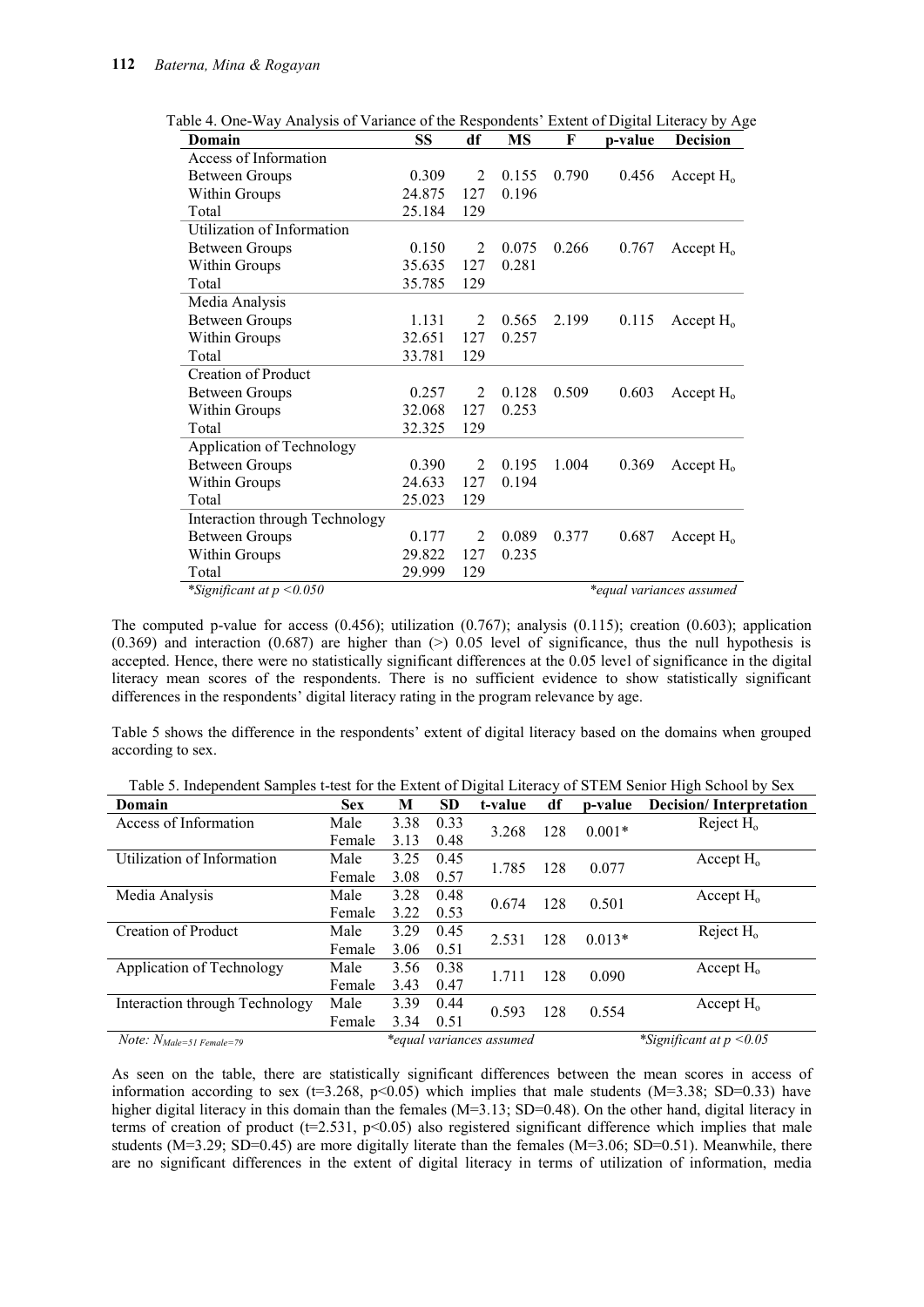analysis, application of technology, and interaction through technology according to sex. However, it can be noted that males registered higher digital literacy mean scores than their female counterparts.

Table 6 shows the difference in the respondents' extent of digital literacy based on the domains when grouped according to grade level.

| by Grade Level                         |                    |                          |           |         |     |          |                             |  |  |
|----------------------------------------|--------------------|--------------------------|-----------|---------|-----|----------|-----------------------------|--|--|
| Domain                                 | <b>Grade Level</b> | М                        | <b>SD</b> | t-value | df  | p-value  | <b>Decision</b>             |  |  |
| Access of Information                  | Grade11            | 3.19                     | 0.43      | 1.572   | 128 | 0.118    | Accept $H_0$                |  |  |
|                                        | Grade12            | 3.31                     | 0.46      |         |     |          |                             |  |  |
| Utilization of Information             | Grade11            | 3.06                     | 0.56      | 2.631   | 128 | $0.010*$ | Reject $H_0$                |  |  |
|                                        | Grade12            | 3.30                     | 0.44      |         |     |          |                             |  |  |
| Media Analysis                         | Grade11            | 3.18                     | 0.47      | 1.861   | 128 | 0.065    | Accept $H_0$                |  |  |
|                                        | Grade12            | 3.35                     | 0.56      |         |     |          |                             |  |  |
| <b>Creation of Product</b>             | Grade11            | 3.06                     | 0.49      | 2.591   | 128 | $0.011*$ | Reject $H_0$                |  |  |
|                                        | Grade12            | 3.29                     | 0.49      |         |     |          |                             |  |  |
| Application of Technology              | Grade11            | 3.43                     | 0.48      | 1.625   | 128 | 0.107    | Accept $H_0$                |  |  |
|                                        | Grade12            | 3.56                     | 0.36      |         |     |          |                             |  |  |
| Interaction through Technology         | Grade11            | 3.29                     | 0.50      | 2.095   | 128 | $0.038*$ | Reject $H_0$                |  |  |
|                                        | Grade12            | 3.47                     | 0.43      |         |     |          |                             |  |  |
| Note: $N_{Grade\ II=81\ Grade\ I2=49}$ |                    | *equal variances assumed |           |         |     |          | *Significant at $p < 0.050$ |  |  |

Table 6. Independent Samples t-test for the Extent of Digital Literacy of STEM Senior High School

There is a statistically significant difference between the mean scores in the digital literacy domain in terms of utilization of information (t=2.631, p<0.05), creation of product (t=2.591, p<0.05), and interaction through technology ( $t=2.096$ ,  $p<0.05$ ). This implies that grade 12 students ( $M=3.30$ , SD=0.44) are digital literate than grade 11 ( $M=3.06$ , SD=0.56) in terms of utilization of information. In addition, grade 12 students ( $M=3.29$ , SD=0.49) rated themselves digitally literate than grade 11 (M=3.06, SD=0.49) in terms of creation of product. In interaction through technology, grade 12 ( $M=3.47$ , SD=0.43) also got a higher mean compared to grade 11 (M=3.29, SD=0.50). Specifically, there are no significant differences in the extent of digital literacy among the following domains; access of information, media analysis, and application of technology when grouped according to grade level. However, it can be noted that Grade 12 registered higher mean scores than Grade 11.

#### **Difference in the Respondents' Extent of Digital Literacy as to Profile Variables**

Table 7 shows the inter-correlations among the digital literacy domains.

| Domain                                       |                     |                      |               |          |      |  |
|----------------------------------------------|---------------------|----------------------|---------------|----------|------|--|
| 1. Access and Evaluation of Information      |                     |                      |               |          |      |  |
| 2. Utilization and Management of Information | .685                |                      |               |          |      |  |
| 3. Media Analysis                            | $.504***$           | $492$ **             |               |          |      |  |
| 4. Creation of Media Products                | $\overline{541}$ ** | $570^*$              | $510^{\circ}$ |          |      |  |
| 5. Effective Application of Technology       | $.506^{11}$         | $.509$ <sup>**</sup> | $497$ **      | .584^^   |      |  |
| 6. Interaction through Technology            | $.561$ **           | $.560**$             | $472$ **      | $563$ ** | .652 |  |

Table 7. Correlation among the Domains of Digital Literacy of STEM Senior High School Students

*\*\*Correlation is significant at the 0.01 level (2-tailed)* 

*\*Correlation is significant at the 0.05 level (2-tailed)* 

As presented in the table, inter-correlations among all domains of digital literacy of the students are moderately significant. In particular, there is a higher moderately significant correlation between utilization and management of information; and access and evaluation of information ( $r=0.685$ ;  $p<0.01$ ) this implies that the students with moderate utilization and management of information, likely have moderate access and evaluation of information. Additionally, it can also be noted that there is a higher moderate correlation between interaction through technology and effective application ( $r=0.652$ ;  $p<0.01$ ) implying that students with moderate interaction through technology, likely have an effective application of technology. Moreover, effective application of technology and creation of media product have higher moderately significant correlation  $(r=0.584; p<0.01)$ which suggest that if the students can effectively apply technology, likewise they can create a media product. Furthermore, the extent of digital literacy of the students in terms of creation of media products; and utilization and management of information have higher moderately significant correlation ( $r=0.570$ ;  $p<0.01$ ) this infer that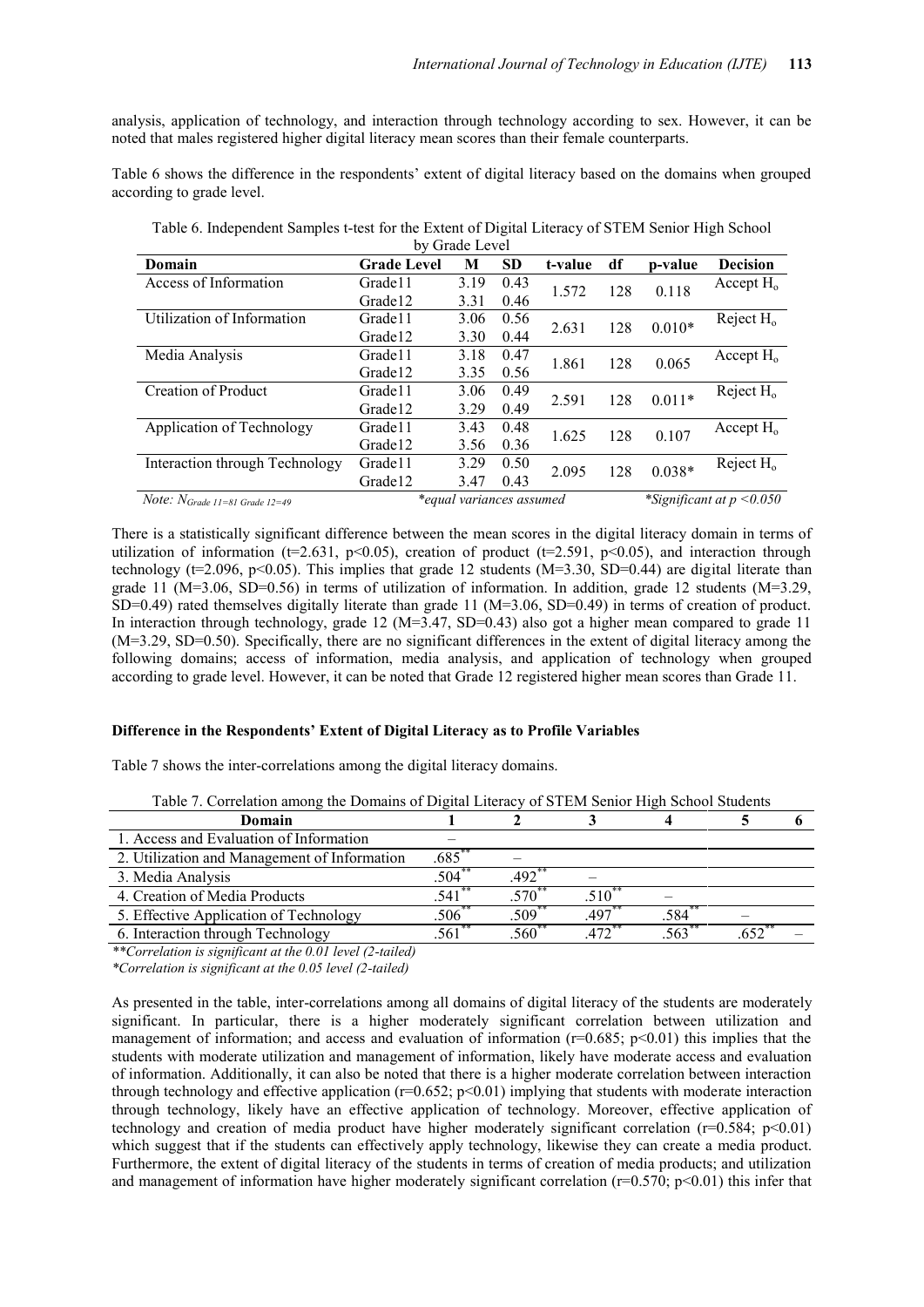students who create a media product, hence can utilize and manage the information. Although moderately significant, the following domains have lower correlation values; media analysis and utilization and management of information (r=0.492; p<0.01); and interaction through technology and media analysis (r=0.472; p<0.01).

#### **Proposed Enhancement Program to Increase STEM Students' Digital Literacy**

The proposed enhancement program was crafted based from the results of the survey conducted among STEM Senior High School students (see Table 8).

| Table 8. Digital Literacy Working Group: A Propose Enhancement Program |                               |                         |                   |                           |  |  |  |  |
|------------------------------------------------------------------------|-------------------------------|-------------------------|-------------------|---------------------------|--|--|--|--|
| Objectives                                                             | <b>Activities</b>             | <b>Persons Involved</b> | <b>Duration</b>   | <b>Expected Output</b>    |  |  |  |  |
| 1. Disseminate                                                         | Feed your mind now!           | (DepEd); School         | June $(2^{nd}$    | At least 95% of the       |  |  |  |  |
| information about the                                                  | Putting up of tarpaulin,      | Administration;         | week)             | students will attend the  |  |  |  |  |
| relevance of digital                                                   | distribution of pamphlets     | Principal; Faculty;     |                   | intervention program.     |  |  |  |  |
| literacy.                                                              | and brochure announcing       | Students; Parents; and  |                   |                           |  |  |  |  |
|                                                                        | the launching of the          | other Stakeholders.     |                   |                           |  |  |  |  |
| 2. Enhance students'                                                   | Let's go STEM!                | Sangguniang             | June $(3rd week)$ | <b>STEM Students are</b>  |  |  |  |  |
| awareness with                                                         | Orientation Program; Forum    | Kabataan,               |                   | expected to give 85 %     |  |  |  |  |
| regards to digital                                                     | on the scope of the program   | Researchers.            |                   | of their commitment       |  |  |  |  |
| literacy.                                                              |                               | Faculty, and students   |                   | to join.                  |  |  |  |  |
| 3. Use a variety of                                                    | Choose the best!              | Researchers, Faculty    | July-August       | 85% of the participants   |  |  |  |  |
| digital devices and                                                    | Conduct a brain storming      | and students            | (Every Friday     | will actively participate |  |  |  |  |
| various means to get                                                   | about the qualities of being  |                         | of the month)     | in the program            |  |  |  |  |
| reliable information.                                                  | digitally literate.           |                         |                   |                           |  |  |  |  |
|                                                                        |                               |                         |                   |                           |  |  |  |  |
| 4. Assess the students'                                                | Think before you click!       | Researchers, Faculty    | September         | 100% of the               |  |  |  |  |
| ability to access and                                                  | Collaboration of students on  | and students            | (Every Friday     | participants are          |  |  |  |  |
| evaluate information.                                                  | proper accessing and          |                         | of the month)     | expected to improve       |  |  |  |  |
|                                                                        | evaluating of information.    |                         |                   | their level               |  |  |  |  |
|                                                                        |                               |                         |                   | accessing and             |  |  |  |  |
|                                                                        |                               |                         |                   | evaluating of             |  |  |  |  |
|                                                                        |                               |                         |                   | information.              |  |  |  |  |
| 5. Monitor the                                                         | Focus on me!                  | Researchers, Faculty    | October           | 90% of the participants   |  |  |  |  |
| students' level of                                                     | Provide students with         | and students            | (Every Friday     | will utilize the given    |  |  |  |  |
| utilization and                                                        | reliable sources and monitor  |                         | of the month)     | source                    |  |  |  |  |
| management of                                                          | their utilization.            |                         |                   |                           |  |  |  |  |
| information.<br>6. Share ways to                                       | Pick the right!               | Researchers, Faculty    | November          | Monthly report of         |  |  |  |  |
| analyze media                                                          | Choose current issues and     | and students            | (Every Friday     | reflection journal        |  |  |  |  |
| content.                                                               | let the students make a       |                         | of the month)     |                           |  |  |  |  |
|                                                                        | reflection journal.           |                         |                   |                           |  |  |  |  |
| 7. Facilitate the                                                      | Create a good one!            | Researchers, Faculty    | December          | 95% of the participants   |  |  |  |  |
| students in the                                                        | Spearhead content creation    | and students            | (Every Friday     | are expected to           |  |  |  |  |
| creation of media                                                      | workshop                      |                         | of the month)     | create media product.     |  |  |  |  |
| products.                                                              |                               |                         |                   |                           |  |  |  |  |
| 8. Describe the                                                        | Use it wisely!                | Researchers, Faculty    | January           | 90% of the participants   |  |  |  |  |
| effective application                                                  | Apply technology in           | and students            | (Every Friday     | are expected to           |  |  |  |  |
| of technology.                                                         | demonstration and             |                         | of the month)     | effectively apply         |  |  |  |  |
|                                                                        | communication.                |                         |                   | technology.               |  |  |  |  |
| 9. Increase the level                                                  | Inter-ethics!                 | Researchers, Faculty    | February          | STEM participants are     |  |  |  |  |
| of interaction through                                                 | Interact using digital folder | and students            | (Every Friday     | expected to improve       |  |  |  |  |
| technology.                                                            | as a means in education       |                         | of the month)     | their level               |  |  |  |  |
|                                                                        |                               |                         |                   | of interaction through    |  |  |  |  |
|                                                                        |                               |                         |                   | technology                |  |  |  |  |
| 10. Evaluate the                                                       | Digitally meant to be!        | Researchers, Faculty    | March             | <b>Evaluation</b> report  |  |  |  |  |
| effectiveness of the                                                   | Result and effectiveness of   | and students            | (Every Friday     |                           |  |  |  |  |
| program.                                                               | the program.                  |                         | of the month)     |                           |  |  |  |  |

The proposed program can support the students to enhance their level of digital literacy. The different activities included are geared toward developing digital competent STEM students that will serves as their edge among other strand. Also, it will help them to have better opportunities in finding a profession align with their chosen career.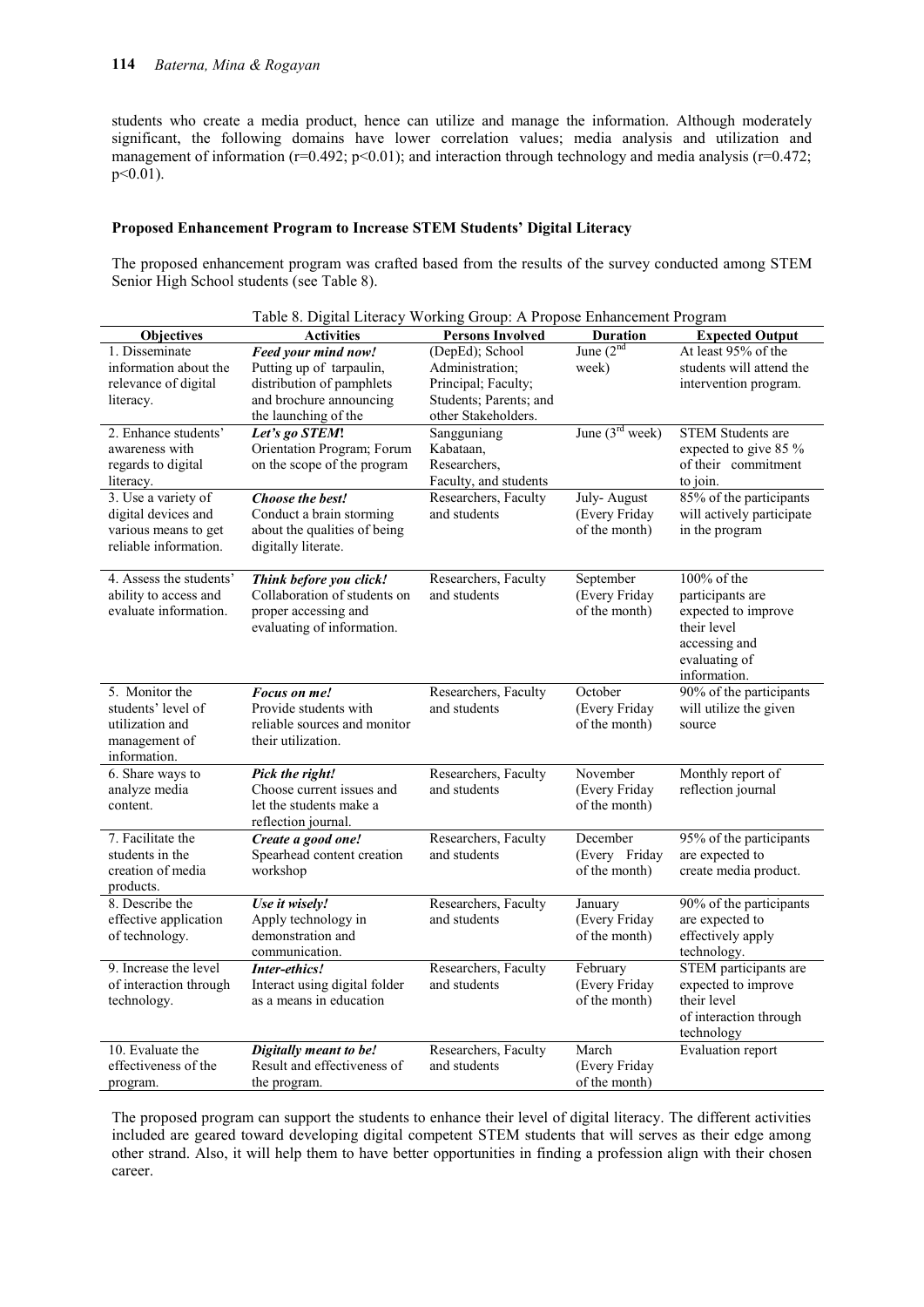### **Conclusions**

The study determined the extent of digital literacy of STEM senior high school students as basis for a proposed enhancement program. The study concludes that a typical STEM respondent is from school B, aged between 15- 17, female and currently grade 11. The degree of digital literacy of STEM Senior High School students in all domains is rated to some extent. There is a significant difference in the extent of digital literacy of students when grouped according to sex and grade level. Moderate significant relationship exists across all domains of the digital Literacy. The proposed enhancement program was crafted based from the survey results and is proposed to facilitate the improvement of the students' extent of digital literacy.

### **Recommendations**

The study recommends that the proposed working group about digital literacy may be established to help the students to achieve higher digital literacy. Being digitally literate will eventually become the students' advantage in the workplace and in the new industrial era. Teachers may likewise utilize digital devices and information effectively and responsibly towards developing digitally literate citizens. The digital interests of the students may be considered by the teachers in designing the learning tasks. Teachers may also craft digital literacy rubrics to gauge students' performances in a digital classroom. Students should be willing to participate and apply what they learn to enhance their digital literacy skills. Since the study only involved STEM students, further studies may be conducted in other students from different disciplines and to a larger population to validate the results of this study.

## **Acknowledgements**

The authors would like to extend their profoundest gratitude to the Schools Division of Zambales, Department of Education, for the approval to conduct the study. The authors are also grateful for the inputs and suggestions of Dr. Luz N. Corpuz and Dr. Ferdinand V. Tamoria, for the improvement of the paper. Lastly, the authors are grateful for the editors and the anonymous reviewers for enhancing this research article.

## **References**

- Atkinson, R. D. (2018). *Emerging technologies and preparing for the future labor market.* Montreal, Canada: Information Technology & Innovation Foundation.
- Ba, H., Tally, W., & Tsikalas, K. (2002). Investigating children's emerging digital literacies*. The Journal of Technology, Learning, and Assessment, 1*(4), 5-48.
- Commission on Higher Education. (2016). Teaching Guide for Senior High school students in Media and Information Literacy Retrieved from: http://www.deped.gov.ph/wp-content/uploads/2019/01/SHS-Core\_Media-and-Information-Literacy-CG.pdf
- Cox, M., Webb, M., Abbott, C., Blakeley, B., Beauchamp, T., & Rhodes, V. (2003). ICT and pedagogy: A review of the research literature. *ICT in schools research and evaluation series*, *18*, 41.
- European Commission. (2006*). Digital Literacy European Commission working paper and recommendations from Digital Literacy High-Level Expert Group.* Brussels, Belgium.
- Ferrari, A. (2012). *Digital competence in practice: An analysis of frameworks (Report EUR 25351 EN).* Luxembourg: Publications Office of the European Union.
- Hansen, J. (2005). How would you know if you saw a technologically literate person? *Center for Technology Literacy*. Retrieved from: http://www.texastechnology.com/CTL\_Research/5\_Pillars
- Hsieh, Y. P. (2012). Online social networking skills: The social affordances approach to digital inequality. *First Monday*, *17*(4). https://doi.org/10.5210/fm.v17i4.3893
- Hussin, A. A. (2018). Education 4.0 made simple: Ideas for teaching. *International Journal of Education and Literacy Studies*, *6*(3), 92-98. https://doi.org/10.7575/aiac.ijels.v.6n.3p.92
- Jenkins, H., & Deuze, M. (2008). *Convergence culture.* New York: New York University Press.
- K to 12 Science Curriculum Guide (2016). Retrieved from http://www.deped.gov.ph/wpcontent/uploads/2019/01/Science-CG\_with-taggedsci-equipment\_revised.pdf
- Koh, E. T., & Owen, W. L. (2000). Descriptive research and qualitative research. In *Introduction to Nutrition and Health research* (pp. 219-248). Springer, Boston, MA. https://doi.org/10.1007/978-1-4615-1401- 5\_12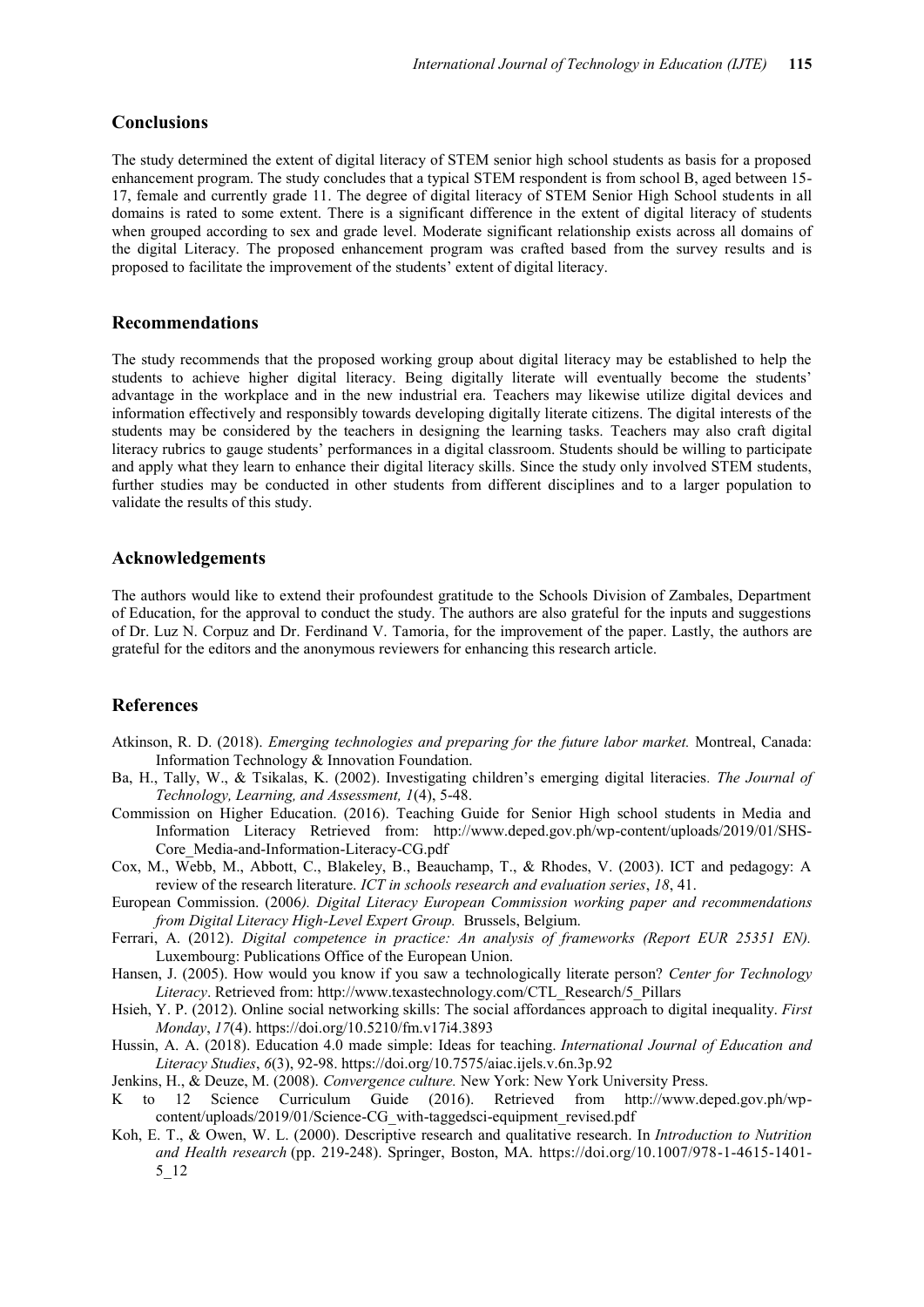- Macanas, G.A., & Rogayan, D.V., Jr. (2019). Enhancing elementary pupils' conceptual understanding on matter through Sci-vestigative Pedagogical Strategy (SPS). *Participatory Educational Research, 6*(2), 206-220. http://dx.doi.org/10.17275/per.19.22.6.2
- Martin, A. (2008). Digital literacy and the "digital society". *Digital literacies: Concepts, policies and practices*, *30*, 151-176.
- Media Awareness Network. (2011). *Canada's centre for digital and media literacy.* Retrieved from http://www.education-medias.ca/english/index.cfm
- Ministry for Education and Employment. (2015). Malta National Lifelong Learning Strategy 2020. Retrieved from http://uil.unesco.org/fileadmin/keydocuments/LifelongLearning/en/malta-2015-abstract-lllstrategy.pdf
- Ministry of Education, Culture, Sports, Science and Technology (MEXT). (2011). The vision for ICT in education: toward the creation of a learning system and schools suitable for the 21st century*. Ministry of Education, Culture, Sports, Science and Technology.*

Morales, M.P.E. (2019). Foreword: Education under FIRe. *The Normal Lights, 13*(1),  $v - x$ .

- Ng, W. (2013). Empowering students to be scientifically literate through digital literacy. In *Digital literacy: Concepts, methodologies, tools, and applications* (pp. 1219-1239). IGI Global.
- Osborne, J., & Hennessy, S. (2003). *Literature review in science education and the role of ICT: Promise, problems and future directions.* Futurelab Series.
- Partnership for 21st Century Skills. P21 Framework Definitions. Retrieved September 18, 2019 from https://files.eric.ed.gov/fulltext/ED519462.pdf.
- Potter, J. (2012). *Digital media and learner identity*: The New Curatorship. New York: Springer.
- Rogayan, D.V., Jr. (2019). Retrospective evaluation of the science education program in a Philippine state university*. International Journal of Innovation, Creativity & Change, 8*(7), 352-369.
- Rogayan, D.V., Jr., & Albino, M.M. (2019). Filipino students' common misconceptions in biology: Input for remedial teaching. *Online Science Education Journal, 4*(2), 90-103.
- Rondaris, M.A.I., Ibañez, A.G., & Varela, D.V. (2014). Assessment of Alternative Learning System Program and Performance of Graduates in the World of Work: Basis for an Enhancement Mechanism (Published dissertation). Philippine Normal University (PNU), Manila, Philippines.
- Selinger, M. (2004). Developing and using content in technology enhanced learning environments. *Globalisation trends in science, mathematics and technical education*, 24-37. Gadong: University Brunei Darussalam.
- Spires, H. A., & Bartlett, M. E. (2012). Digital literacies and learning: Designing a path forward. *Friday Institute White Paper Series*, *5*.
- Tamoria, F. (2016). Extent of Technology Integration in Mathematics Teacher Education among state Institutions in Central Luzon. *AsTEN Journal of Teacher Education, (1)1.*
- Weber, K. (2005). A proactive approach to technology literacy. *The Technology Teacher, 64,* 28–30.
- Windschitl, M., & Sahl, K. (2002). Tracing teachers' use of technology in a laptop computer school: The interplay of teacher beliefs, social dynamics, and institutional culture. *American Educational Research Journal, 39*(1), 165–205. https://doi.org/10.3102/00028312039001165
- Xie, I. (2008). Interactive Information Retrieval (IR) in Digital Environments. *Interactive Information Retrieval in Digital Environments,* 116–152. https://doi.org/10.4018/978-1-59904-240-4.ch005
- Yamada‐Rice, D. (2011). New media, evolving multimodal literacy practices and the potential impact of increased use of the visual mode in the urban environment on young children's learning. *Literacy*, *45*(1), 32-43. https://doi.org/10.1111/j.1741-4369.2011.00578.x

| <b>Author Information</b>                                               |                                                  |  |  |  |  |  |  |
|-------------------------------------------------------------------------|--------------------------------------------------|--|--|--|--|--|--|
| Hazel G. Baterna<br><b>Teodolyn Deanne G. Mina</b>                      |                                                  |  |  |  |  |  |  |
| College of Education, Arts & Sciences                                   | College of Education, Arts & Sciences            |  |  |  |  |  |  |
| President Ramon Magsaysay State University – San                        | President Ramon Magsaysay State University – San |  |  |  |  |  |  |
| Marcelino                                                               | Marcelino                                        |  |  |  |  |  |  |
| Zambales, Philippines                                                   | Zambales, Philippines                            |  |  |  |  |  |  |
| Danilo V. Rogayan Jr.<br>Faculty, College of Education, Arts & Sciences |                                                  |  |  |  |  |  |  |
| President Ramon Magsaysay State University – San                        |                                                  |  |  |  |  |  |  |
| Marcelino                                                               |                                                  |  |  |  |  |  |  |
| Zambales, Philippines                                                   |                                                  |  |  |  |  |  |  |
| Contact e-mail: danrogayan@prmsu.edu.ph                                 |                                                  |  |  |  |  |  |  |